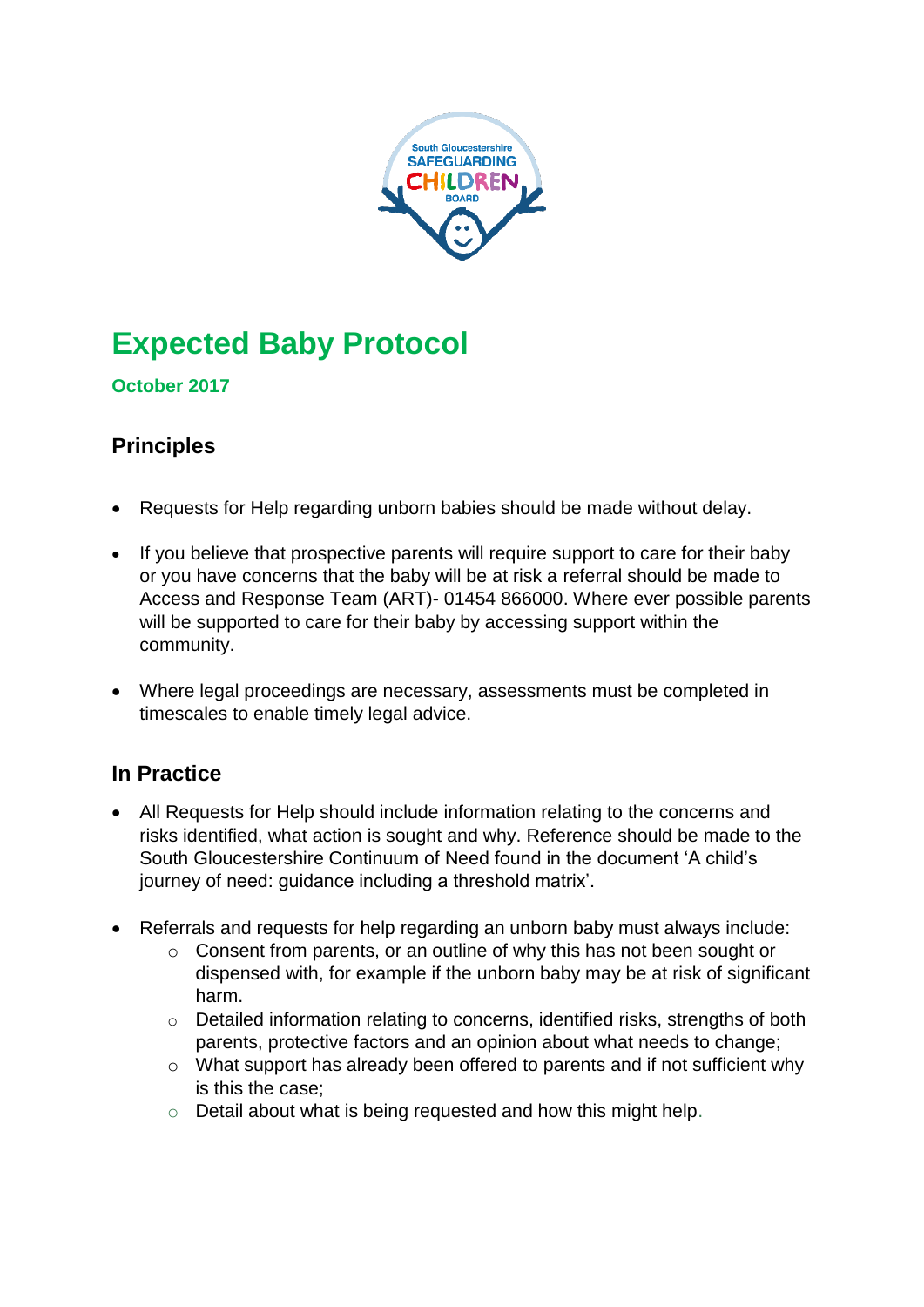## **Concealed Pregnancy**

A concealed pregnancy is when a woman knows she is pregnant but does not tell anyone or those who are told conceal the fact from all caring and health agencies. It may also be where a woman appears genuinely not aware she is pregnant. Concealed/denied pregnancies are very rare and pose a significant challenge for agencies as there is not a prescribed typology of women prone/most at risk of concealing/denying their pregnancy. Also, it appears that in some cases there is no rationale for this action and limited normative signs and symptoms of pregnancy makes this a very challenging and risky task for agencies. Concealment may be an active act or a form of denial where support from appropriate carers and health professionals is not sought. Concealment of pregnancy may be revealed late in pregnancy, in labour or following delivery. The birth may be unassisted whereby there are additional risks to the child and mother's welfare and long-term outcomes. Where there is a strong suspicion that a pregnancy is being concealed, it may be necessary to share this information with other agencies, irrespective of whether consent to disclose can be obtained. Every effort should be made by the person alerted to suspicion of concealed pregnancy to encourage the woman to obtain medical advice. If the response shows that this is unlikely then contact with ART should be made to discuss your concerns and complete a request for help form. Contact ART to discuss any concerns of this nature.

### **Where concerns are identified about an unborn child**

#### **Possible actions:**

- If this is a first pregnancy with lower level concerns a referral should be made to preventative services, via ART, as soon as is reasonable to do so following the 12th week of pregnancy. If concerns persist, despite preventative services input, the unborn baby can be referred to ART for a pre-birth Single Assessment at 20 weeks. Information sharing consent should be gained from the parents of the unborn. Should an initial child protection conference be necessary this should be held at around 28 weeks to enable the review conference to be scheduled at a post birth date
- If any of the following apply a social care pre-birth assessment should always take place from the point of referral:
	- o If either parent was a Looked After Child or is a Care Leaver and receives support from the Transition To Independence Service (TTIS)
	- o Either prospective parent is under 16 and is/or was subject of a Child Protection Plan
	- o If the prospective parent is under 16 and is/was subject of a Child Protection Plan then a referral should be made so the prospective parent can access support in their own right.
- If the unborn baby has siblings who are subject of a child protection plan, the unborn baby will be subject of a pre-birth assessment and an initial child protection conference (usually held parallel to the siblings review conference) and if made subject of a plan, a review conference will be convened to take place shortly after birth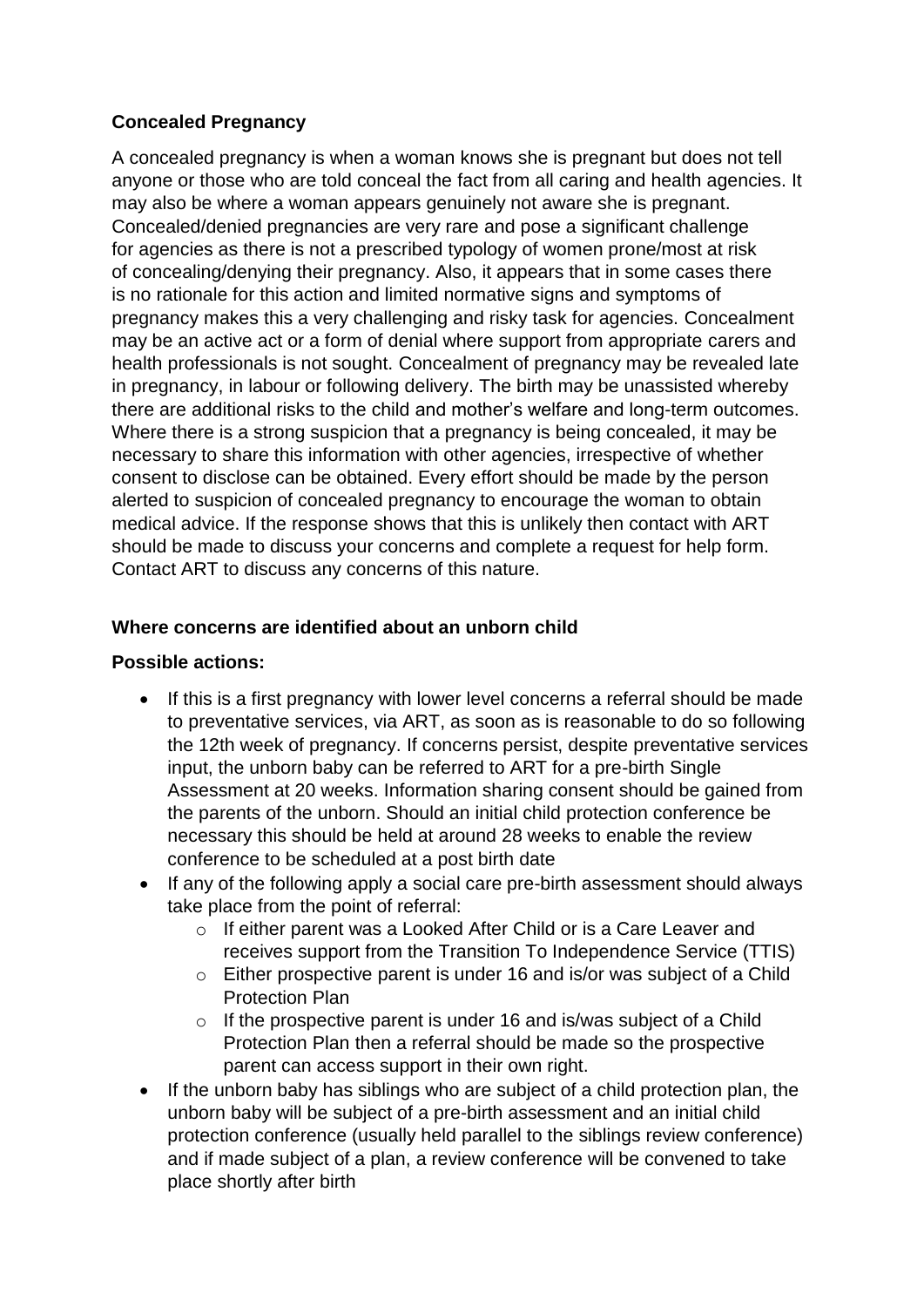- If this is a high risk situation where there are significant concerns, any of the following apply and there is a need for pre proceedings a referral should be made to ART as soon as the pregnancy is revealed. An initial child protection conference should take place as soon as is practicable. Pre proceedings process should, whenever practical, be completed prior to the birth. The social worker should ensure the parents understand that they should seek legal advice
	- o Where previous children have been part of care proceedings
	- o A preceding child(ren) has died and neglect/abuse was a concern though not the cause of death or the death was in suspicious circumstances or the child(ren) suffered significant harm (due to abuse or neglect)
	- o Previous children have been removed from their parents care or at birth
	- o The mother is known to deliver early
- If at a scan complex health and development needs are identified the unborn baby should be referred to the 0-25 team

The final decision as to when the unborn baby should be taken to initial child protection conference lies with the social care Service Manager. Discussion should take place with the Manager for the CP conference service.

If a referrer disagrees with the outcome of a referral they must use the professional dispute resolution form found in the Resolution of Professional Differences (Escalation Policy).

**Requests for Help that are made late in the pregnancy can seriously impact upon the provision of a thorough assessment and services to support and safeguard the unborn baby. If the Mother presents late to register her pregnancy and there are some presenting concerns the referrer should make a Request for Help as soon as possible following this initial presentation recording reasons and rationale for this within the referral.**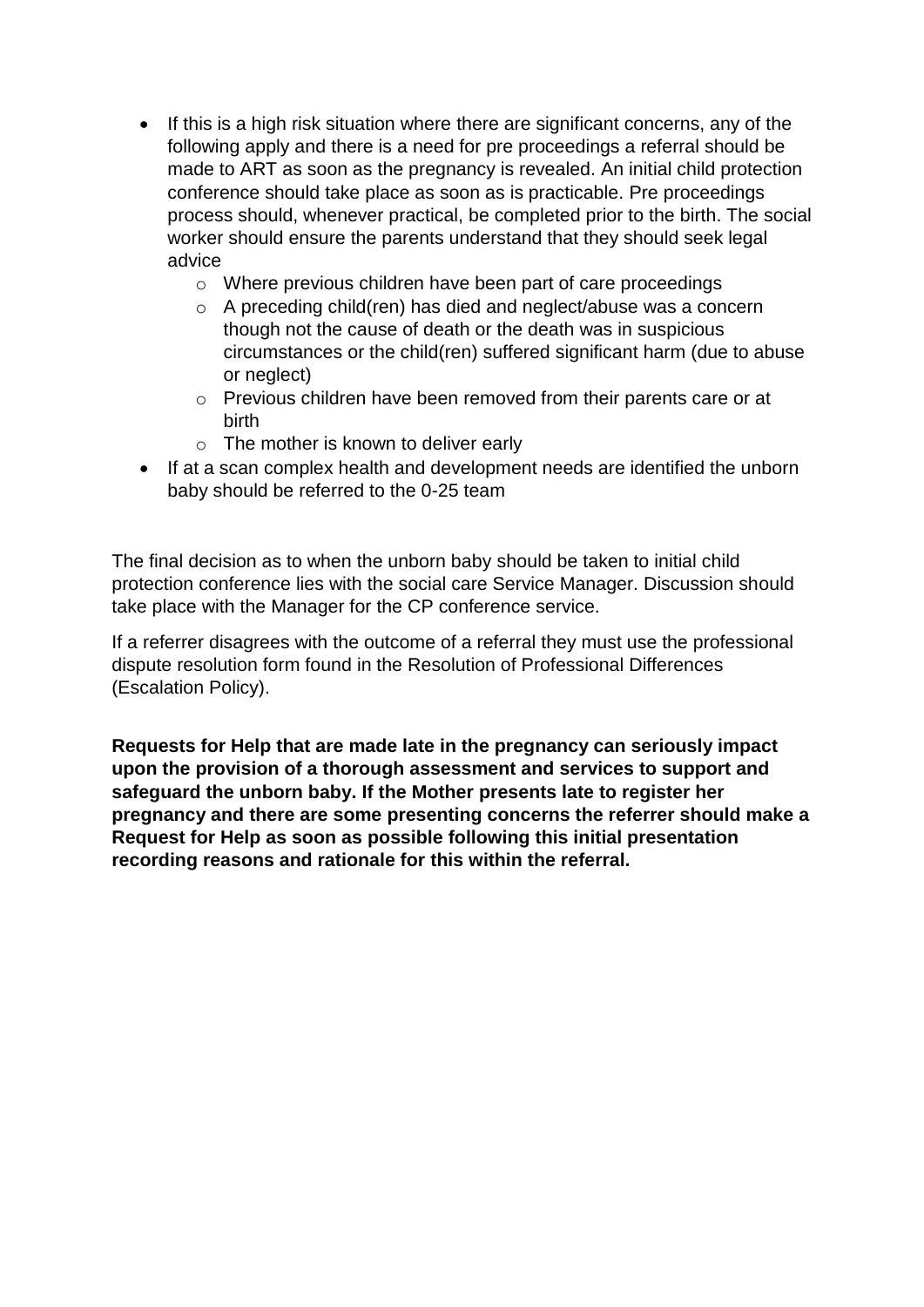Further examples, but not an exhaustive list below of prospective parent's behaviour that should result in assessment, the timing of which will depend on the level of concern/risk identified:

- o Parents with a chaotic lifestyle, no permanent home address, substance misuse issues and failing to engage in ante-natal care;
- o Parents with a learning difficulty who are unable to care for themselves well and manage their own needs adequately or safely;
- o Parents with chronic and disabling mental health needs;
- o High levels of domestic violence (see 'Domestic Abuse Toolkit)
- o Parents own history indicates concerns regarding their capacity to adequately care for the baby; for example- history of abuse, neglect;
- o One or other parent or close family member is a person who poses a risk to children, for example they have a conviction of an offence against a child including child neglect, abuse and sexual offences.

#### **All Pre Birth Single Assessments should:**

- Have robust multi-agency liaison throughout the antenatal period, this must include AWP if they are working with the parents.
- Show active involvement of the midwifery service, health visitors and GPs and where the mother is using substances and attends either St. Michael's Hospital or Southmead Hospital's Maternity Drugs Clinics, contributions from the specialist services clinic should be included where appropriate. Information regarding the services being accessed by parents can be gained by using the Single Point of Contact on 0800 0733011. These contributions will be included in an assessment.
- Include the pharmacist if parents are on substitute medication prescriptions.
- Have a contingency plan if support plans are not been adhered to.
- Take legal advice when necessary
- Consider whether the unborn is at risk of significant harm and if so whether careproceedings should be issued at birth and whether pre-proceedings (under the Public Law Outline) should be entered into and preferably completed pre-birth.
- Hold a Family Group Conference if the plan is that the baby will not go home with the parents. This will be undertaken in conjunction with parents and their